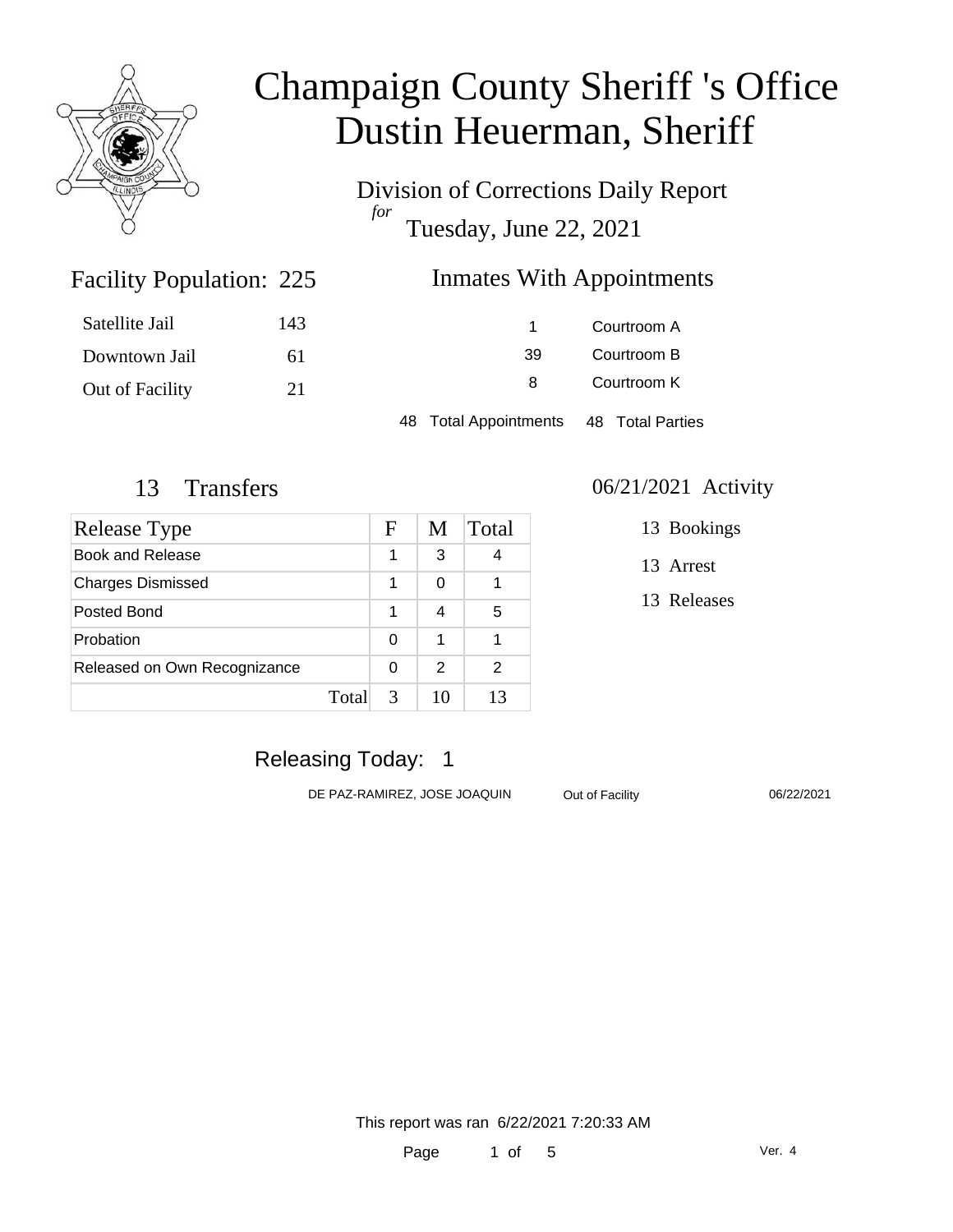

Division of Corrections Daily Report *for* Tuesday, June 22, 2021

#### Custody Status Count

- Civil Other 1
- Electronic Home Dentention 20
	- Felony Arraignment 6
		- Felony Other 2
	- Felony Pre-Sentence 6
		- Felony Pre-Trial 130
	- Felony Sentenced CCSO 2
	- Felony Sentenced IDOC 31
	- Felony Sentenced Other 1
		- Hold Other 1
		- Hold Sentenced CCCC 1
		- Hold Sentenced IDOC 1
	- Misdemeanor Arraignment 3
		- Misdemeanor Pre-Trial 8
			- Petition to Revoke 3
			- Remanded to DHS 7
		- Traffic Sentenced CCSO 2
			- Total 225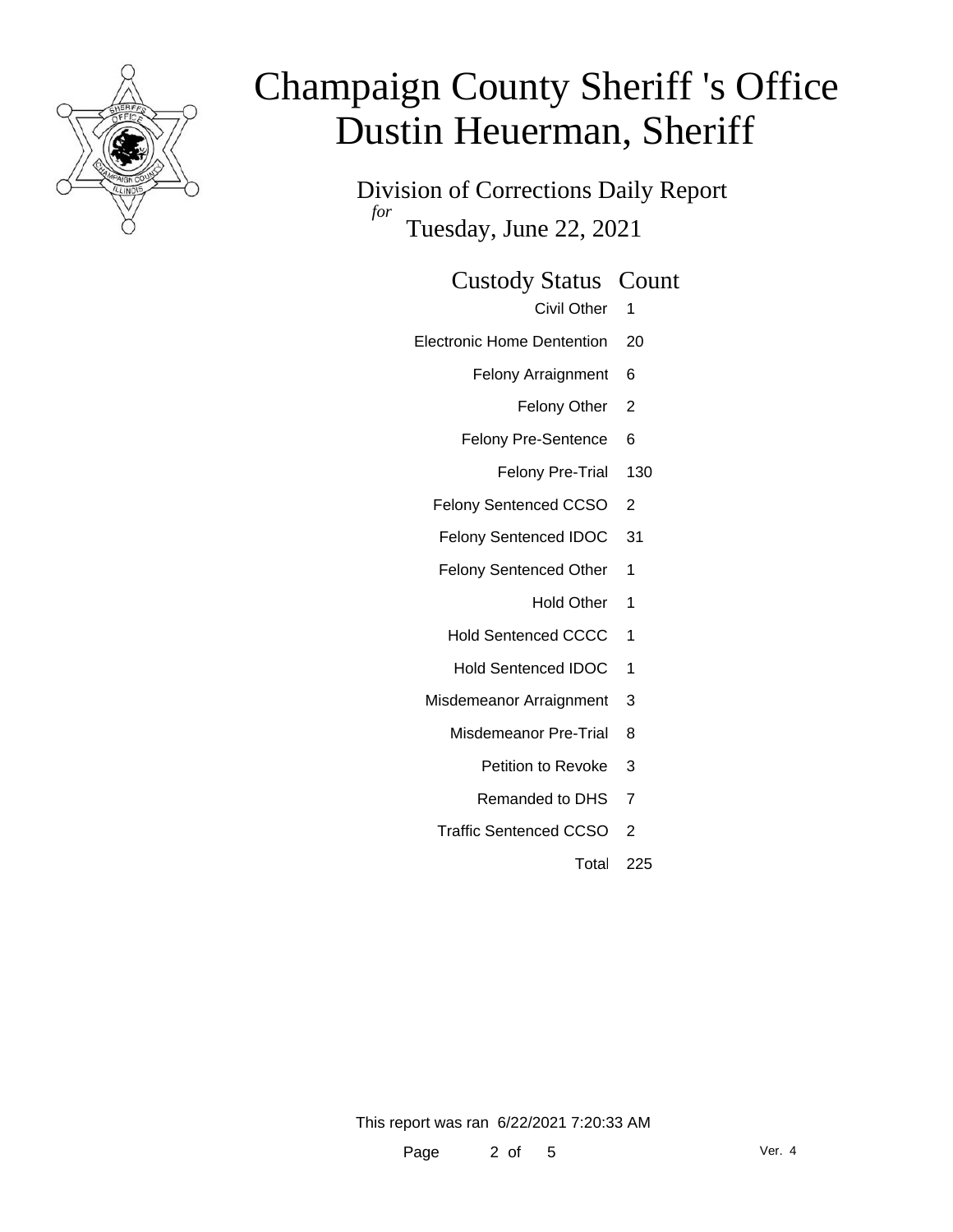

Division of Corrections Daily Report *for* Tuesday, June 22, 2021

### Inmates With Appointments

| <b>Jailing Party Name</b>                   | Location    | Number of Records / Node |
|---------------------------------------------|-------------|--------------------------|
| ADAMS, JAMIRHA LASHAY                       | Courtroom K | 1 / Satellite Jail       |
| BEASLEY, TYACEON LAMARR                     | Courtroom B | 1 / Satellite Jail       |
| BENNETT, JOHN MICHAEL                       | Courtroom B | 1 / Satellite Jail       |
| BOYD, JASON DALE                            | Courtroom B | 1 / Satellite Jail       |
| <b>BROWN, DANTE MAURICE</b>                 | Courtroom B | 1 / Satellite Jail       |
| BRYANT, SAMANTHA JEAN                       | Courtroom B | 1 / Satellite Jail       |
| CAMPBELL, KEITH KNAQEEB                     | Courtroom B | 1 / Satellite Jail       |
| CASEY, NARIUS LAMONT                        | Courtroom K | 1 / Satellite Jail       |
| <b>CRAIG, ANTOINE DARRELL</b>               | Courtroom B | 1 / Downtown Jail        |
| DAVIS, TAVEON CORNELIUS                     | Courtroom B | 1 / Downtown Jail        |
| DEELEY, TERRY WAYNE                         | Courtroom B | 1 / Satellite Jail       |
| DORRIS, LORENZO                             | Courtroom B | 1 / Satellite Jail       |
| FORD, CHRISTIAN MICHAEL<br><b>ALEXANDER</b> | Courtroom B | 1 / Downtown Jail        |
| FRANDLE, MARK RYAN                          | Courtroom B | 1 / Satellite Jail       |
| FRANKLIN, ROBERT, Junior                    | Courtroom B | 1 / Downtown Jail        |
| GOLLIDAY, TAVONN JOHNATHAN<br><b>JOSHUA</b> | Courtroom B | 1 / Satellite Jail       |
| HARVEY, BRYANT, Junior                      | Courtroom B | 1 / Satellite Jail       |
| JACKSON, LAMONT JEREMIE                     | Courtroom B | 1 / Satellite Jail       |
| JACKSON, STEVE ALLEN                        | Courtroom A | 1 / Satellite Jail       |
| JOHNSON, MELVIN LEE                         | Courtroom B | 1 / Satellite Jail       |
| JONES, CARLOS ANTONIO                       | Courtroom B | 1 / Satellite Jail       |
| KELCHNER, DANIEL JAMES, Junior              | Courtroom K | 1 / Satellite Jail       |
| LARUE, TERENCE TRAMEL                       | Courtroom B | 1 / Satellite Jail       |
| LILLARD, LAWRENCE TYRONE                    | Courtroom B | 1 / Satellite Jail       |
| LOCKETT, TEVIN MARQUEZ LAWRENC              | Courtroom B | 1 / Satellite Jail       |

This report was ran 6/22/2021 7:20:33 AM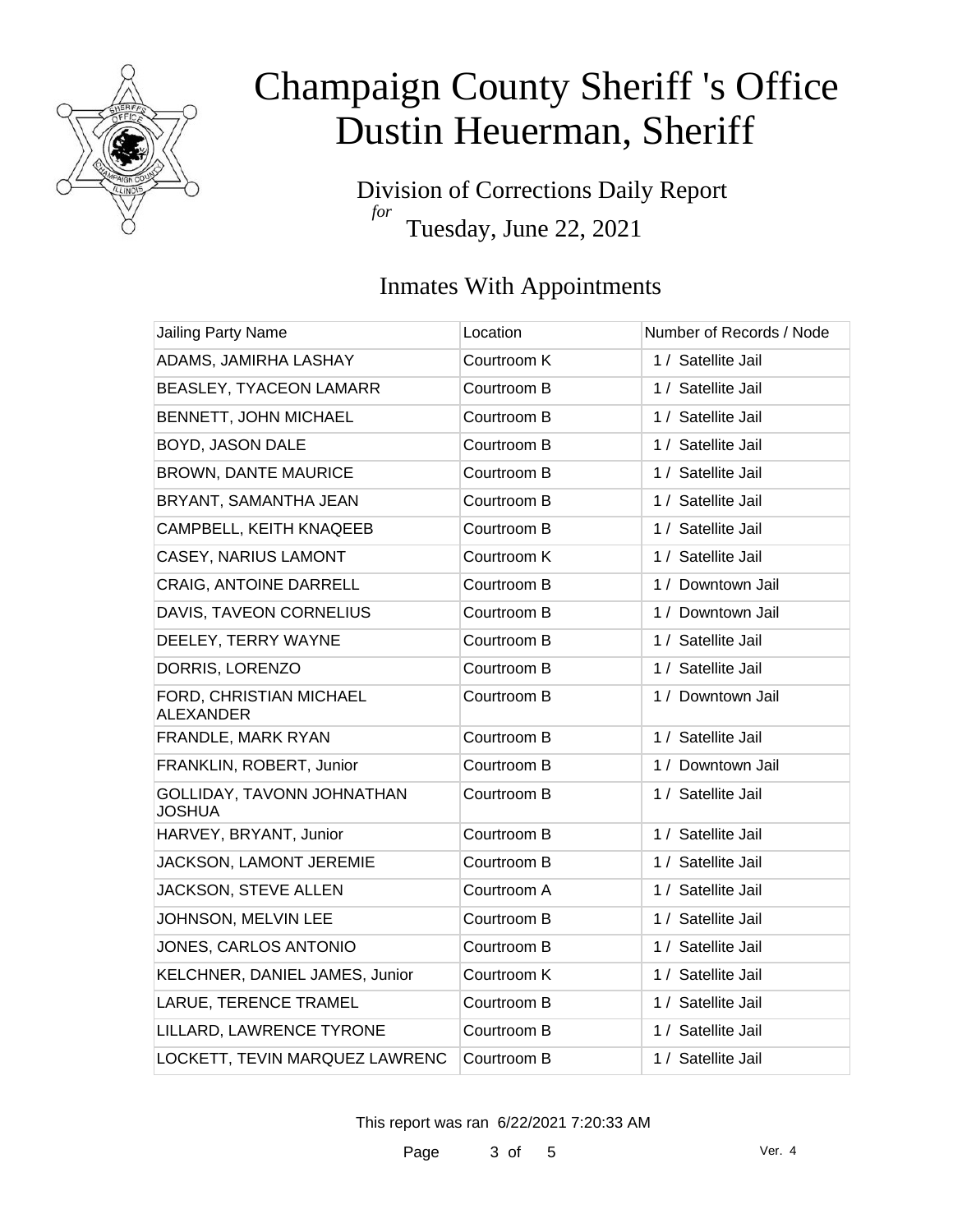

#### Division of Corrections Daily Report *for*

Tuesday, June 22, 2021

| LUCIO, JOHNNY RAY                   | Courtroom B | 1 / Satellite Jail |
|-------------------------------------|-------------|--------------------|
| MATEO-LORENZO, DIEGO GREGORIO       | Courtroom B | 1 / Satellite Jail |
| MCGAHA, CHRISTOPHER D               | Courtroom B | 1 / Satellite Jail |
| MILES, DEVLON VON, Junior           | Courtroom B | 1 / Downtown Jail  |
| MILLER, D'ANDRE                     | Courtroom B | 1 / Satellite Jail |
| MILLER-TURNER, FOXZELL AMARION      | Courtroom K | 1 / Satellite Jail |
| PERKINS, ERETHEAL                   | Courtroom K | 1 / Satellite Jail |
| ROBINSON, DONTRELL DEVON            | Courtroom B | 1 / Downtown Jail  |
| ROBINSON, LEON SOLOMON              | Courtroom B | 1 / Satellite Jail |
| ROBINZINE, RANCE ANTHONY            | Courtroom K | 1 / Satellite Jail |
| RUCKES, KEITH DOMINIC               | Courtroom B | 1 / Satellite Jail |
| SIMMONS, MICHAEL JAMAL              | Courtroom B | 1 / Satellite Jail |
| STOVER, ANDREW WADE                 | Courtroom B | 1 / Downtown Jail  |
| STOVER, JOSH ANDREW                 | Courtroom B | 1 / Satellite Jail |
| THOMAS, BRETT MICHAEL               | Courtroom B | 1 / Satellite Jail |
| TOMS, ANDREW CHUCKY                 | Courtroom B | 1 / Satellite Jail |
| TORRES-NEGRON, JUAN CARLOS          | Courtroom B | 1 / Satellite Jail |
| TWAL, ISAAC ISSA                    | Courtroom K | 1 / Satellite Jail |
| WADE, DONTE L                       | Courtroom B | 1 / Satellite Jail |
| <b>WASHINGTON, MARCEDELL PIERRE</b> | Courtroom B | 1 / Satellite Jail |
| <b>WATSON, DUSTIN MIKEL</b>         | Courtroom K | 1 / Satellite Jail |
| WILLIAMS, CALVIN TIMOTHY            | Courtroom B | 1 / Satellite Jail |
| WILSON, CHRISTOPHER J               | Courtroom B | 1 / Satellite Jail |

### **Transfers**

COCHRAN, SANDRELLO ALEXANDER

BOURLAND, ANDREW THOMAS Posted Bond Fig. 2012 Satellite Jail BROWN, BRANDON RAY Released on Own Recognizance Satellite Jail CHAPPLE, RAYMOND DEONTE Book and Release **Drawing CHAPPLE**, RAYMOND DEONTE Probation Satellite Jail